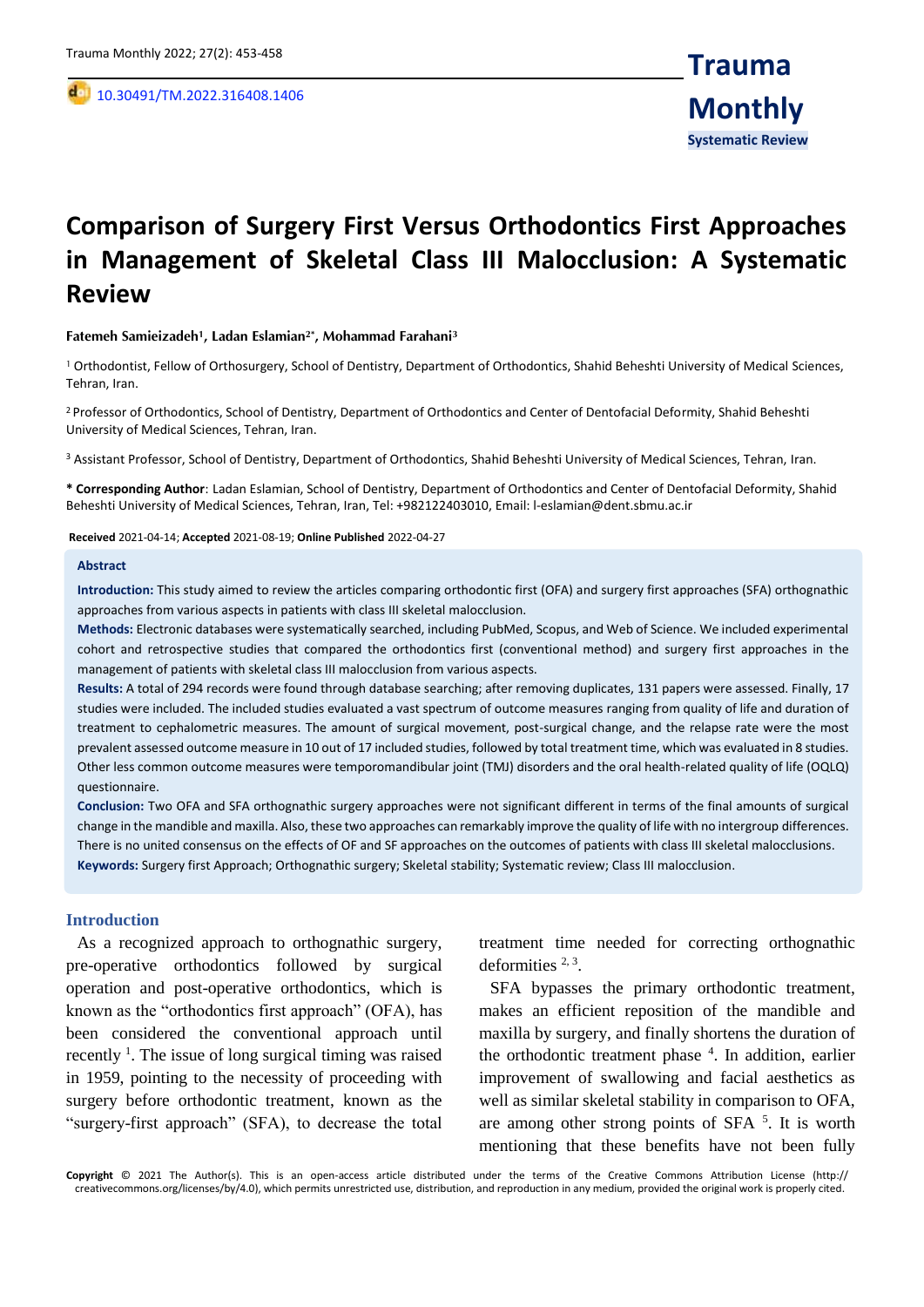approved, and also the effects of these two surgical approaches on the other aspects of treatment, including quality of life and cost-effectiveness, have remained controversial.

According to the increasing popularity of the surgical methods, especially SFA, and the lack of comprehensive evidence on the superiority of this method over OFA, we aimed to systematically review the original articles comparing these two orthognathic approaches from various aspects in the treatment of patients with class III skeletal malocclusion.

## **Methods**

## **Data Resources and Search Strategy**

On August 8th, 2021, electronic databases were systematically searched, including PubMed, Scopus, and Web of Science, using combinations of the appropriate keywords such as conventional, three stages, Orthognathic, Orthodontics first, surgery first, class III and malocclusion. All selected articles were written in English and no time limit was applied to the search. Besides, the reference lists of all included studies were screened to identify any missing papers.

## **Eligibility Criteria**

Inclusion criteria were experimental cohort and retrospective studies that compared the two orthodontics (conventional method) first surgery approaches in the management of patients with skeletal class III malocclusion in various aspects. Systematic reviews, case reports, letters to the editor, conference proceedings, and non-English articles were not included.

# **Study selection, quality assessment and data extraction**

Two authors (L.S. and F.S.) independently reviewed all identified papers through database searching and screening on different levels, including title, abstract, and full text. The screening process was based on the PRISMA guideline to report systematic reviews <sup>6</sup>. Disagreements between the authors were resolved by a neutral discussion. Data including the first author's name, country, publication year, sample size, mean age,

gender, outcomes measures, and final results were extracted from full texts.

## **Results**

#### **Study Screening**

Two hundred and ninety-four records were found through database searching and after removing duplicates, 131 papers were investigated. We excluded 99 articles by title screening, and seven by abstract screening. Finally, together with the updated search, 17 papers were included in this study (Fig. 1).

#### **Characteristics of the Included Studies**

The included studies were cohort, experimental, and retrospective studies published since 2010. The characteristics of the studies on the differences between two surgeries first and orthodontic first orthognathic surgery methods in patients with skeletal class III malocclusion have been shown in Table 1.

## **Outcome Evaluation**

The included studies have evaluated a variety of outcome measures ranging from quality of life and duration of treatment to cephalometric measures. The amount of surgical movement, post-surgical change, and the relapse rate was the most prevalent assessed outcome measure being evaluated in 10 out of 17 included studies  $7-16$ , followed by total treatment time, which was considered in eight studies <sup>7, 12-14, 17-19</sup>. Other outcome measures were temporomandibular joint (TMJ) disorders and the oral health-related quality of life (OQLQ) questionnaire. Only two studies had a sample size larger than  $150^{9,18}$  and the remaining had a sample size ranging from 26 to 62. In three studies  $^{7, 8}$ , <sup>18</sup>, male patients were more than female ones, and three studies  $9, 10, 15$  had not reported the gender distribution. The mean age of the patients ranged from 19.4 to 35.63 years old.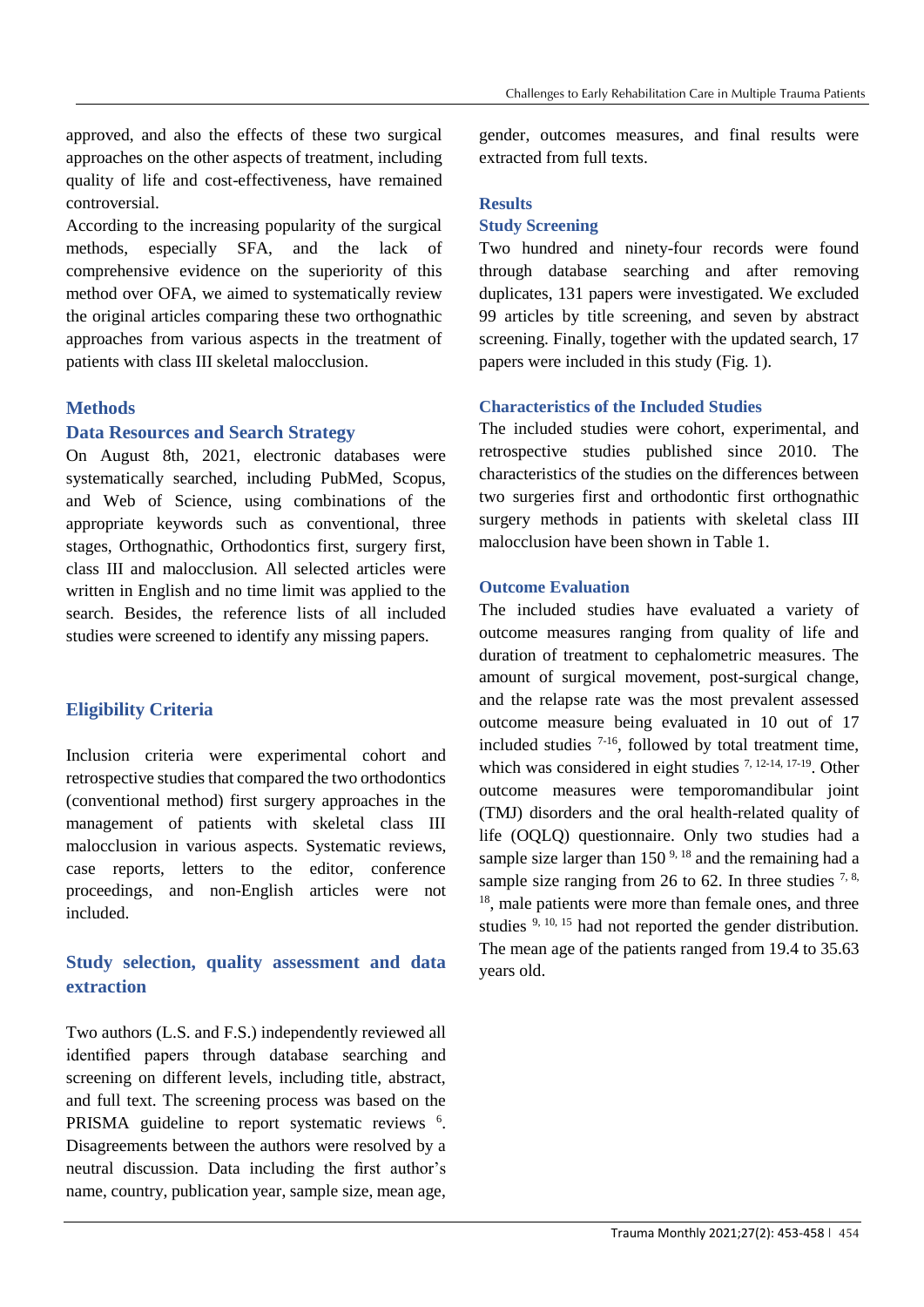

Figure 1: Flowchart of the included studies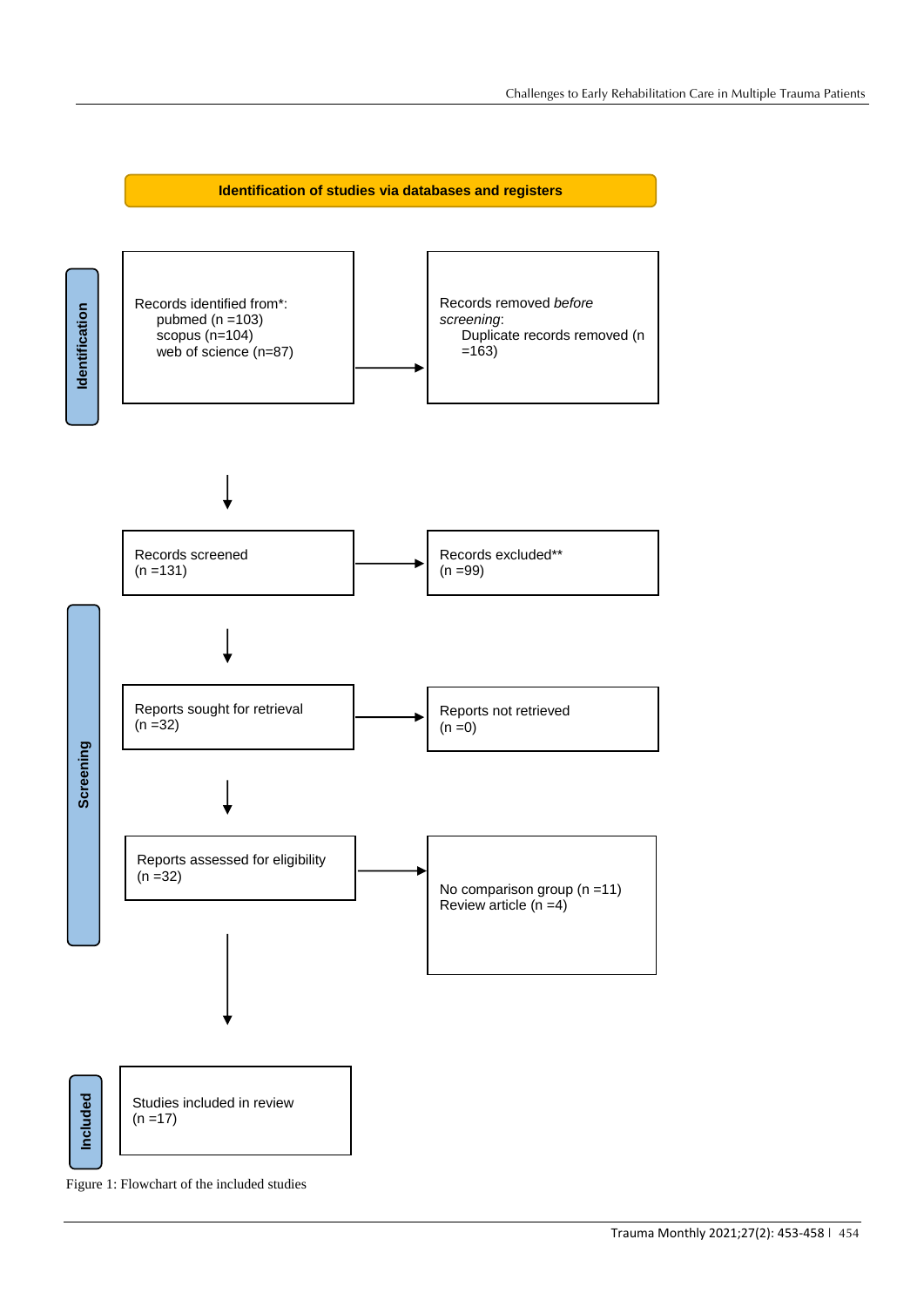**Table 1. Characteristics of the Included Studies**

| First<br><b>Author</b> | Year | <b>Study design</b> | <b>Sample</b><br>size<br>(N) | Mean age<br>(years)                                     | Orthodontic<br>first $(N)$ | <b>Surgery</b><br>first<br>(N) | <b>Outcome measures</b>                                                                                                                                                                                                                                                                                                                       | <b>Results</b>                                                  |
|------------------------|------|---------------------|------------------------------|---------------------------------------------------------|----------------------------|--------------------------------|-----------------------------------------------------------------------------------------------------------------------------------------------------------------------------------------------------------------------------------------------------------------------------------------------------------------------------------------------|-----------------------------------------------------------------|
| Park Y.W.<br>(2)       | 2021 | Retrospective       | 15 Male<br>13 Female         | $22.2 \pm 3.17$ OF<br>$19.4 \pm 1.41$ SF                | 20                         | 8                              | Total treatment time<br>Three-dimensional changes in<br>the maxilla and mandible:<br>Surgical change<br>Post-surgical change<br>Long-term change                                                                                                                                                                                              | SF <of<br><math>OF~S</math>F<br/>OF~SF<br/>OF~SF</of<br>        |
| J. Hu $(3)$            | 2021 | Cohort              | 24 Male<br>30 Female         | 23.8 in SF<br>21.9 in OF                                | 26                         | 28                             | Length of total treatment<br>Operating time<br>Length of hospital stay<br>Total treatment cost<br><b>OQLQ</b>                                                                                                                                                                                                                                 | OF>SF<br>SF>OF<br>OF~SF<br>$OF-SF$<br>$OF-SF$                   |
| Zhai $Y. (4)$          | 2020 | Cohort              | 100 Male<br>82 Female        | $23.3 \pm 3.8$ in OF<br>$21.3 \pm 3.3$ in SF            | 116                        | 66                             | TMJ clicking<br>TMJ pain<br>Total treatment time                                                                                                                                                                                                                                                                                              | $OF-SF$<br>$OF-SF$<br>SF <of< td=""></of<>                      |
| Jung $S. (5)$          | 2020 | Cohort              | 22 Male<br>16 Female         | $20.1 \pm 2.6$ in OF<br>$20.3 \pm 2.4$ in SF            | 18                         | 20                             | Three-dimensional changes in<br>the maxilla and mandible:<br>before surgery to 2 days after<br>surgery<br>Three-dimensional changes in<br>condyle:<br>before surgery (T0) to 2 days<br>(T1)<br>1 year after surgery (T2)<br>Angular changes in the<br>proximal segment:<br>before surgery (T0) to 2 days<br>(T1)<br>1 year after surgery (T2) | OF~SF<br>OF~SF<br>OF~SF<br>OF~SF<br>OF~SF                       |
| He X. $(6)$            | 2019 | Cohort              | 18 Male<br>26 Female         | $21.2$ in OF<br>23.1 in SF                              | 24                         | 20                             | Condylar Bodily Shift<br>Condylar surface remodeling<br>Condylar rotation<br>Euclidean distance<br>Point to point average distance                                                                                                                                                                                                            | SF>OF<br>OF~SF<br>OF~SF<br>$OF-SF$<br>SF>OF                     |
| Yamauchi<br>K. (7)     | 2018 | Retrospective       | 13 Male<br>34 Female         | 27.2 in OF<br>25.3 in SF                                | 24                         | 23                             | Range of mouth opening<br>TMJ clicking<br>TMJ pain<br>TMJ tenderness                                                                                                                                                                                                                                                                          | OF~SF<br>$OF-SF$<br>OF~SF<br>$OF~S$ F                           |
| Brucoli M.<br>(8)      | 2018 | Experimental        | 10 Male<br>23 Female         | $25.04 \pm 5.58$ in<br>OF<br>$35.63 \pm 13.45$<br>in SF | 25                         | 8                              | <b>TCI</b><br>SF-36<br><b>RSA</b><br>PIDAQ<br><b>BDI-II</b><br><b>RSES</b><br>OHIP-14                                                                                                                                                                                                                                                         | OF~SF<br>OF~SF<br>OF~SF<br>OF~SF<br>$OF-SF$<br>OF~SF<br>SF > OF |
| Jeong WS<br>(9)        | 2017 | Retrospective       | 155                          | 23.1 OF<br>23.3 SF                                      | 51                         | 104                            | Relapse rate<br>Maxillary anteroposterior and<br>vertical stability<br>Mandibular stability<br>Occlusal plane<br>Maxillomandibular alignment                                                                                                                                                                                                  | $OF-SF$<br>OF~SF<br>OF~SF<br>OF~SF<br>OF~SF                     |
| Pelo S. $(10)$         | 2017 | Retrospective       | 10 Male<br>20 Female         | $30.2 \pm 4.3$                                          | 15                         | 15                             | OHIP<br>OQLQ                                                                                                                                                                                                                                                                                                                                  | $OF-SF$<br>OF~SF                                                |
| Huang S.<br>(11)       | 2016 | Prospective         | 25 Male<br>25 Female         | $25.2 \pm 4.2$ OF<br>$24.2 \pm 5.8$ SF                  | 25                         | $\overline{25}$                | Treatment time<br><b>Individual Satisfaction</b><br>Quality of life                                                                                                                                                                                                                                                                           | OF>SF<br>SF>OF<br>OF~SF                                         |
| Akamatsu T.<br>(12)    | 2015 | Retrospective       | $\overline{\phantom{a}}$     | $\frac{1}{2}$                                           | $\overline{24}$            | 14                             | Surgical movement of the<br>mandible<br>Mandibular relapse and<br>angular changes                                                                                                                                                                                                                                                             | OF~SF<br>OF~SF<br>SF>OF                                         |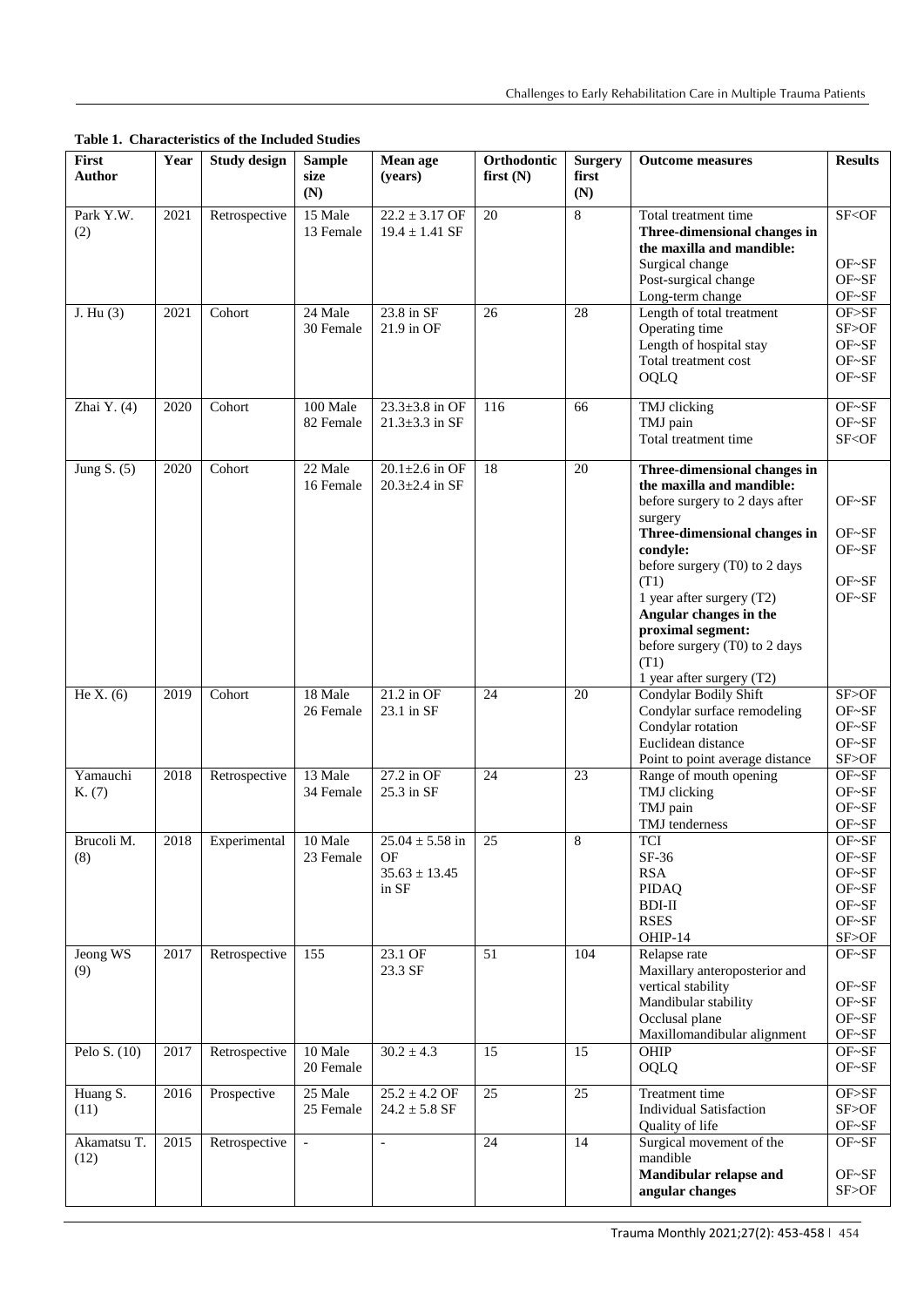|                   |      |                         |                          |                                                         |    |    | Mean horizontal movement<br>Mean vertical relapse<br>Degree of completion of the<br>occlusion                                                                                                                                                                                                                                                             | OF~SF                                                                  |
|-------------------|------|-------------------------|--------------------------|---------------------------------------------------------|----|----|-----------------------------------------------------------------------------------------------------------------------------------------------------------------------------------------------------------------------------------------------------------------------------------------------------------------------------------------------------------|------------------------------------------------------------------------|
| Park H.M.<br>(13) | 2015 | Retrospective           | 18 Male<br>20 Female     | $23.9 \pm 7$ in OF<br>$22.5 \pm 3.6$ in SF              | 19 | 19 | <b>Total treatment time</b><br>Post-operative orthodontic<br>treatment time<br><b>Cephalometric changes:</b><br>Surgical change<br>Post-surgical change<br>Total change<br>Post-surgical relapse<br>>30% relapse rate                                                                                                                                     | OF>SF<br>$OF~S$ F<br>$OF~S$ F<br>$OF~S$ F<br>OF~SF<br>SF>OF<br>SF>OF   |
| Park J.K.<br>(14) | 2015 | Retrospective           | 5 Male<br>21 Female      | $25 \pm 3.25$ in OF<br>$26.27 \pm 4.45$ in<br><b>SF</b> | 15 | 11 | Comparison of the amounts of<br>surgical movement of the<br>maxilla and mandible<br>OQLQ                                                                                                                                                                                                                                                                  | OF~SF<br>OF~SF                                                         |
| Min B.K.<br>(15)  | 2014 | experimental            | 18 Male<br>21 Female     | $21.16 \pm 2.77$<br>OF<br>$23.86 \pm 5.63$<br>SF        | 26 | 18 | <b>Amounts of Surgical</b><br>Movement<br><b>Treatment Duration</b><br>Correlation Between Pre- and<br>Postoperative<br>Pre-operative orthodontic<br>treatment<br>Postoperative orthodontic<br>treatment                                                                                                                                                  | OF~SF<br>OF>SF<br>OF>SF<br>OF~SF                                       |
| Kim C.S.<br>(16)  | 2014 | retrospective<br>cohort | 28 male<br>33 female     | $21.6 \pm 3.5$ OF<br>$23.0 \pm 6.3$ SF                  | 38 | 23 | total orthodontic treatment time<br>relapse rate<br>vertical height<br>Horizontal and vertical skeletal<br>mandibular movements by<br>surgery<br>interincisal angle after surgery<br>pattern of vertical relapse<br>postsurgical change<br>overjet, overbite, and<br>interincisal angle decrease<br>relapse greater than 3 mm<br>relapse less than 1.5 mm | OF>SF<br>SF>OF<br>OF~SF<br>OF>SF<br>OF~SF<br>SF > OF<br>SF>OF<br>OF>SF |
| Park H.M.<br>(17) | 2014 | retrospective           | 24 male<br>36 female     | $22.46 + 4.4$                                           | 36 | 24 | Surgical movement<br>Mandibular<br>advancement<br>Maxillary superior<br>impaction<br>mandibular setback<br>superior movement of<br>the mandible<br>Inclination<br>at T <sub>3</sub>                                                                                                                                                                       | SF <of<br>SF&gt;OF<br/>OF~SF<br/>SF &gt; OF<br/>OF~SF</of<br>          |
| Wang Y.C.<br>(18) | 2010 | retrospective           | $\overline{\phantom{a}}$ | $22.3 \pm 3.8$ OF<br>$23.3 \pm 4.2$ SF                  | 18 | 18 | Transverse dimension of:<br>Maxillary canine<br>Presurgical<br>change<br>Postsurgical<br>change<br>Maxillary molar<br>Mandibular molar<br>Presurgical<br>change<br>Postsurgical<br>change                                                                                                                                                                 | OF>SF<br>OF~SF<br>SF>OF<br>SF>OF                                       |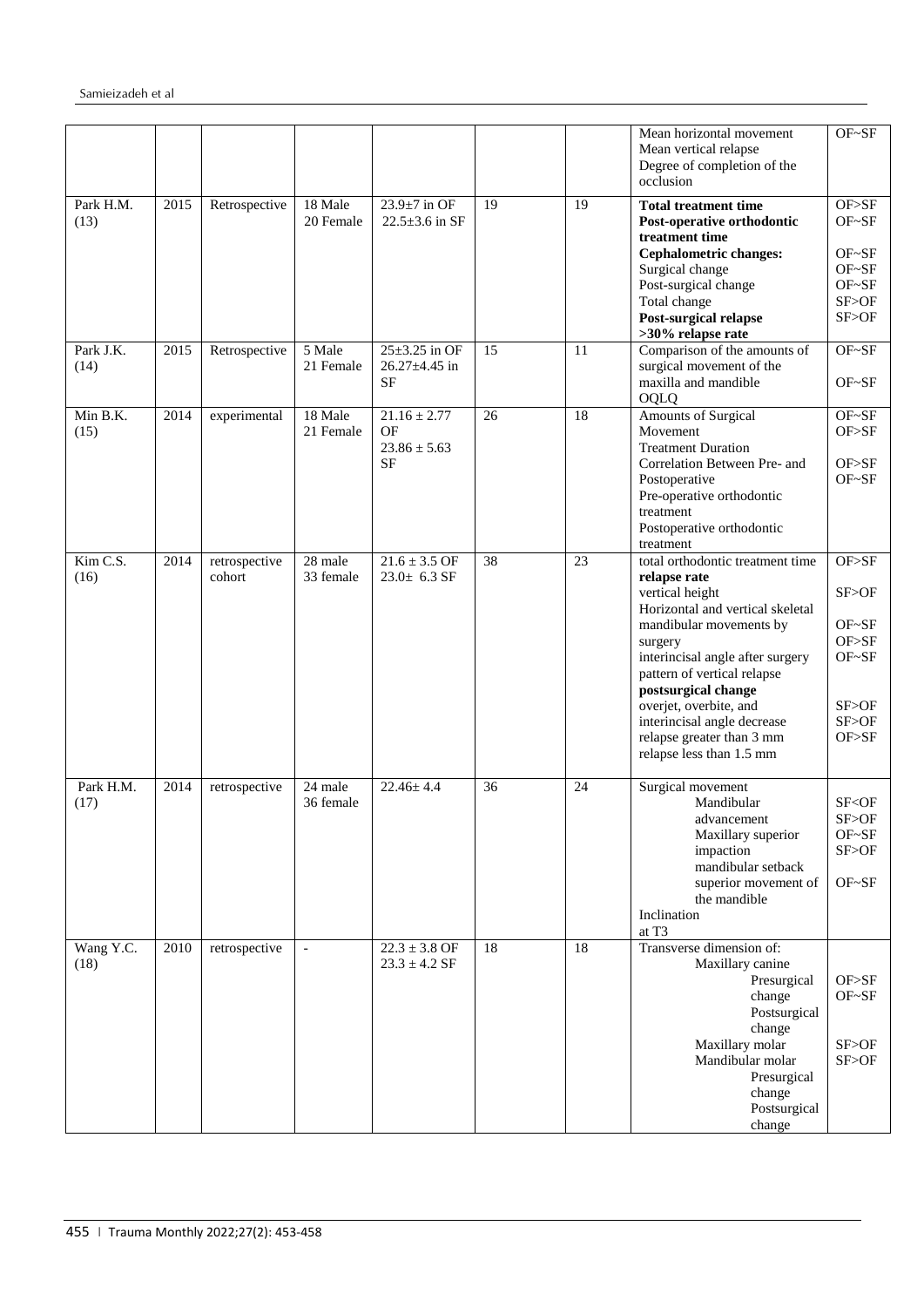# **Discussion**

After the final full-text assessment, 17 studies were fully compatible with our screening criteria. Despite finding valuable efforts and articles for comparing the effects of surgery-first (SFA) and orthodontic first (OFA) orthognathic surgery approaches on patients with class III skeletal malocclusion, we could not perform a metaanalysis due to the variety of exercise methods and their duration as well as remarkable differences in study populations, both in gender distribution and type of surgery. In addition, variable factors were assessed throughout these studies ranging from surgical movements, skeletal stability, and relapse rate to quality of life and less frequent TMJ disorders. According to the criteria of the present study, all the studies which had compared the effects of two SFA and OFA approaches on patients with class III skeletal malocclusion were assessed.

# **Surgical movement, post-surgical change, stability and relapse rate**

Jung S. et al. evaluated the three-dimensional changes in the mandible and maxilla at three-time points; before surgery, two days after surgery and one year after surgery <sup>8</sup>. It was reported that there are no significant differences between the two surgery first and orthodontic first approaches regarding maxilla and mandible surgical changes as well as angular movement in any of these time points. In addition, there was no significant difference between the two groups in the coronal plane and anteroposterior direction of the condyle one year after the surgery. These findings are in agreement with the Park YW et al. study, in which they concluded that there are no significant differences between the two SFA and OFA groups in terms of the surgical, post-surgical, and long-term result changes<sup>7</sup>. In a similar study, Min BK. et al. reported that there were no significant differences between the OFA and SFA groups for amounts of surgical movements <sup>12</sup>. Also, there were no significant differences in post-surgical and total surgical changes between the two groups in Wang YC et al. study <sup>15</sup>.

He X. et al. compared condylar physical shift, Euclidean distance, and condylar rotation in two surgeries first and orthodontic first groups. They concluded that the amount of the condylar physical transition was significantly more prominent in the SFA group in comparison with the OFA group. However, they

reported no statistically significant differences between the two groups for Euclidean distance, condylar rotational change, and remodeling patterns<sup>20</sup>.

Jeong W.S. et al. compared the anteroposterior skeletal long-term stability in patients with class III malocclusion as two SFA and OFA groups<sup>9</sup>. They reported no significant differences between the two groups regarding maxillary anteroposterior and vertical stability. They also concluded that SFA provides more satisfying results by directing the dental movement in the opposite direction of the natural dental adaptation process. Overall, they deduced that there is no remarkable difference between the two approaches in anteroposterior skeletal stability.

In another study by Akamatsu T. et al., they retrospectively compared two SFA and OFA groups in terms of mandibular stability  $10$ . They reported no significant differences between the two groups for the amount of horizontal movement of the mandible. They concluded that mean vertical relapse was significantly higher in the SFA group; however, there was no statistically significant difference between the two approaches for degree of completion of the occlusion.

Park HM et al. compared the cephalometric variables at each stage between OFA and SFA groups. They concluded no significant differences between the two groups for cephalometric variables and surgical movements in all phases of the study. Comparing the amount of post-surgical relapse of the maxilla and mandible, the authors found that the SFA group had a significantly higher number of cases with relapse. They reported that the number of cases with a relapse of more than 30% was higher in the SFA group.

Regarding the amount of surgical movement, only Park HM. et al. had a slightly different and detailed conclusion <sup>14</sup>. They reported that the SFA group had less advancement and more superior impaction of the maxilla in comparison with the OFA group. They also concluded that the SFA group showed a remarkably higher superior movement of the mandible; however, the amount of mandibular setback was not different between the two groups.

# **Total treatment and operating time**

Hu J. et al., in a cohort study, compared two surgeries first and orthodontic first approaches in terms of treatment time, quality of life, and cost  $17$ . They concluded that there are no significant differences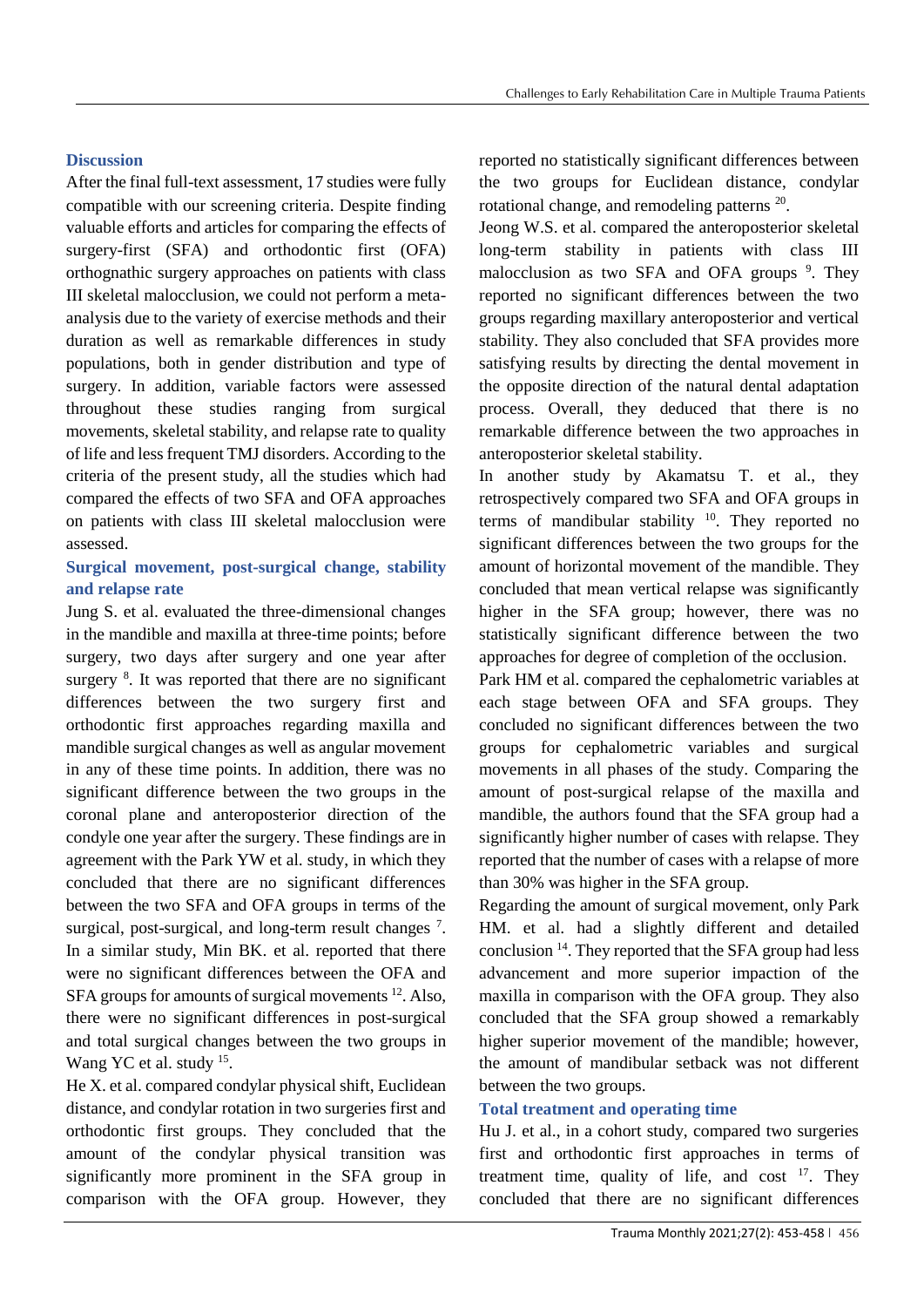between the two groups in the length of hospital stay, quality of life (OQLQ), and total treatment cost. However, patients in the surgery first group had a significantly longer operating time and lower length of the entire treatment, which is in line with the Zhai et al. study  $18$ .

Park H.M. et al. also compared the duration of various treatment phases in two OFA and SFA groups  $11$ . They reported that the period of pre-operative orthodontic treatment and the mean total treatment time was significantly higher in OFA group patients. This is also in line with Park YW et al. and Min BK. et al. studies <sup>7,</sup> <sup>12</sup>. However, there was no significant difference between the two groups for the mean post-operative duration of treatment, which is also in agreement with Min BK. et al. study  $12$ .

#### **Quality of life**

Brucoli M. et al. compared the effects of SFA and OFA on psychosocial well-being and quality of life in patients with class III malocclusion. They concluded that SFA group patients showed a significantly better score for the short-form health survey (SF-36) in comparison with OFA group patients. In addition, they reported fewer depressive symptoms in the SFA group using the Beck depression inventory (BDI-II) $^{21}$ .

Pelo et al. evaluated the quality of life using two Orthognathic Quality of Life Questionnaire (OQLQ) and the Oral Health Impact Profile (OHIP) questionnaires in patients with class III malocclusion who underwent orthognathic surgery using SFA and OFA <sup>22</sup>. Although both groups showed significant improvements in quality of life after the surgery, there was no significant difference between the two groups in terms of changes in quality of life.

Huang S. et al. administered two Dental Impact on Daily Living and OHIP questionnaires to two groups of class III malocclusion who were treated by SFA or OFA<sup>19</sup>. They evaluated patients in 1, 6, 12, and 18-month intervals after the intervention and reported that the quality of life was significantly improved in both groups. However, the amount of change was not remarkably different between the two SFA and OFA groups. They also reported that the OFA group had a deteriorated quality of life before the orthognathic surgery, while patients in SFA had a constantly improving quality of life  $19$ . These findings are identical to the Park JK. et al. study  $16$ .

#### **Other measures**

#### (TMJ, maxilla-mandibular alignment<sup>9</sup>,)

TMJ clicking and pain were assessed in Zhai Y. et al. study, which concluded that there is no significant difference between the two surgery first and orthodontic first approaches in reducing these factors during a sixmonth follow-up; however, both methods had notably improved TMJ clicking and pain within the groups  $18$ . In a similar effort, Yamauchi K. et al. reported that there are no significant differences between two SF and OF approaches regarding TMJ clicking, pain, and tenderness in a 12-month follow-up. Also, they evaluated a range of mouth openings which was not different between the two groups after the intervention 23 .

#### **Conclusion**

Based on all the included studies, it was concluded that the two OF and SF orthognathic surgery approaches are not different in terms of the final amounts of surgical change in the mandible and maxilla. Also, these two approaches can remarkably improve the quality of life with no intergroup differences. Moreover, there are no united agreements on the effects of two OF and SF approaches on the outcomes of the patients with class III skeletal malocclusions that it is highly attributable to variations in population and design of studies as well as evaluated outcome measures. Researchers should focus on more specific and united types of outcome measures. Also, more studies with larger sample sizes are needed.

**Acknowledgments** It is not declared by the author.

**Conflict of Interest Disclosures** It is not declared by the author.

**Funding Sources** It is not declared by the author.

#### **Authors' Contributions**

It is not declared by the author.

#### **Ethical Statement**

It is not declared by the author.